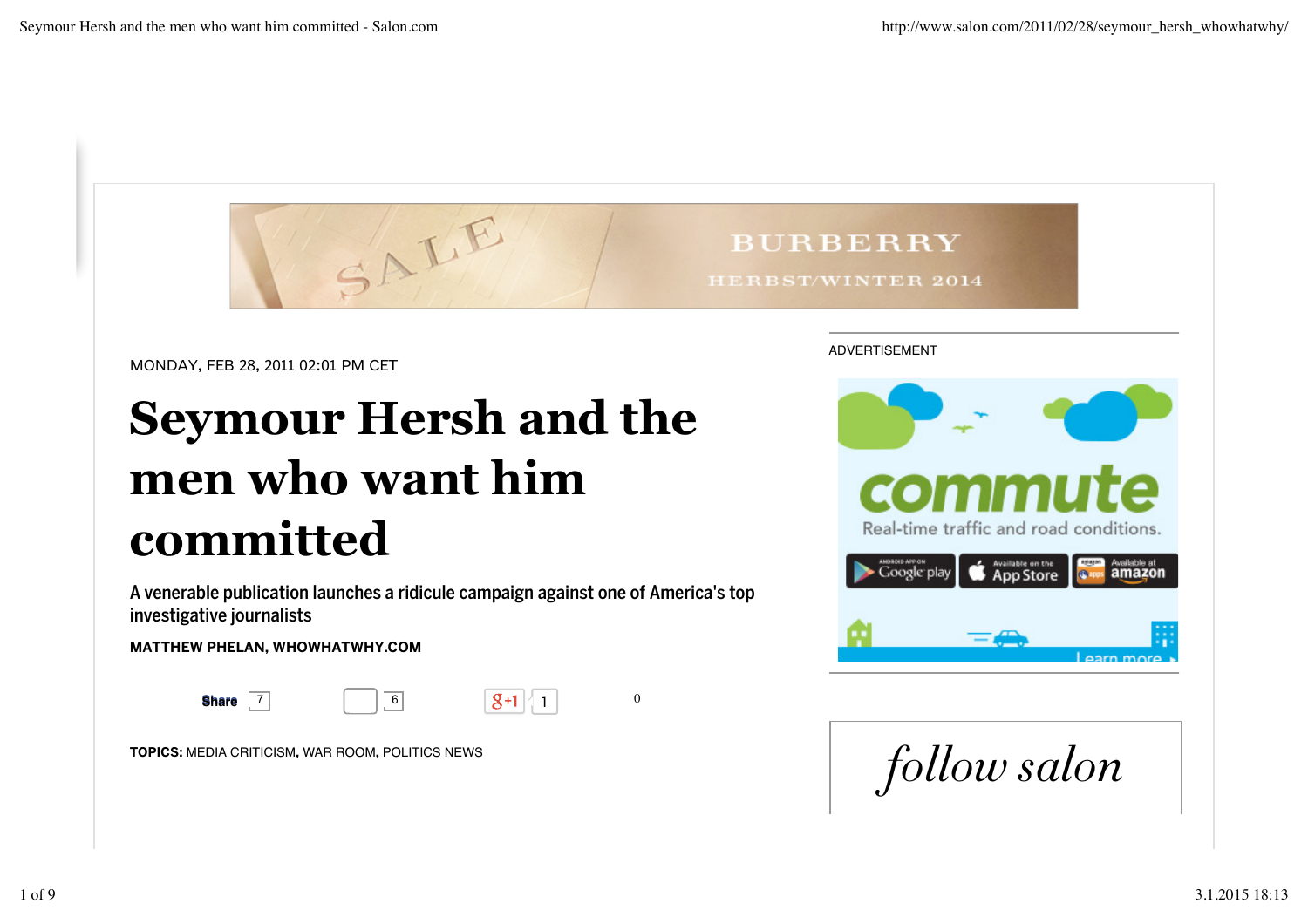

Tom Ricks of Foreign Policy magazine and The Washington Post, along with fellow FP editors Joshua Keating and Blake Hounshell all rushed to discredit Seymour Hersh and the contents of his January 17, 2011 speech.

It seems unusual for a staid, respected publication (one that has received three National Magazine Awards in just this past decade) to start treating a celebrated journalist (who himself has won two National Magazine Awards in just this past decade) as if he were nothing more than a paranoid crank.

It seems unusual, but it's exactly what the staff of Foreign Policy has done to Seymour Hersh, following a lecture the venerated reporter gave at Georgetown University's campus in Doha, Qatar. You may know Hersh as the dogged investigator who exposed the My Lai

| Email Address    |  |
|------------------|--|
| <b>SUBSCRIBE</b> |  |
|                  |  |

## **MOST READ**



Fox News has nothing but fear: Here's how we fight back against lies -- and win

PAUL ROSENBERG



Our scary new Congress: Meet 5 Tea Party extremists taking office this month

LUKE BRINKER



Go West, young Han: How China and the new Silk Road threaten American imperialism

PEPE ESCOBAR, TOMDISPATCH.COM



The NRA is losing: Moms Demand Action's Shannon Watts on what the media's missing on guns

**ELIAS ISQUITH**